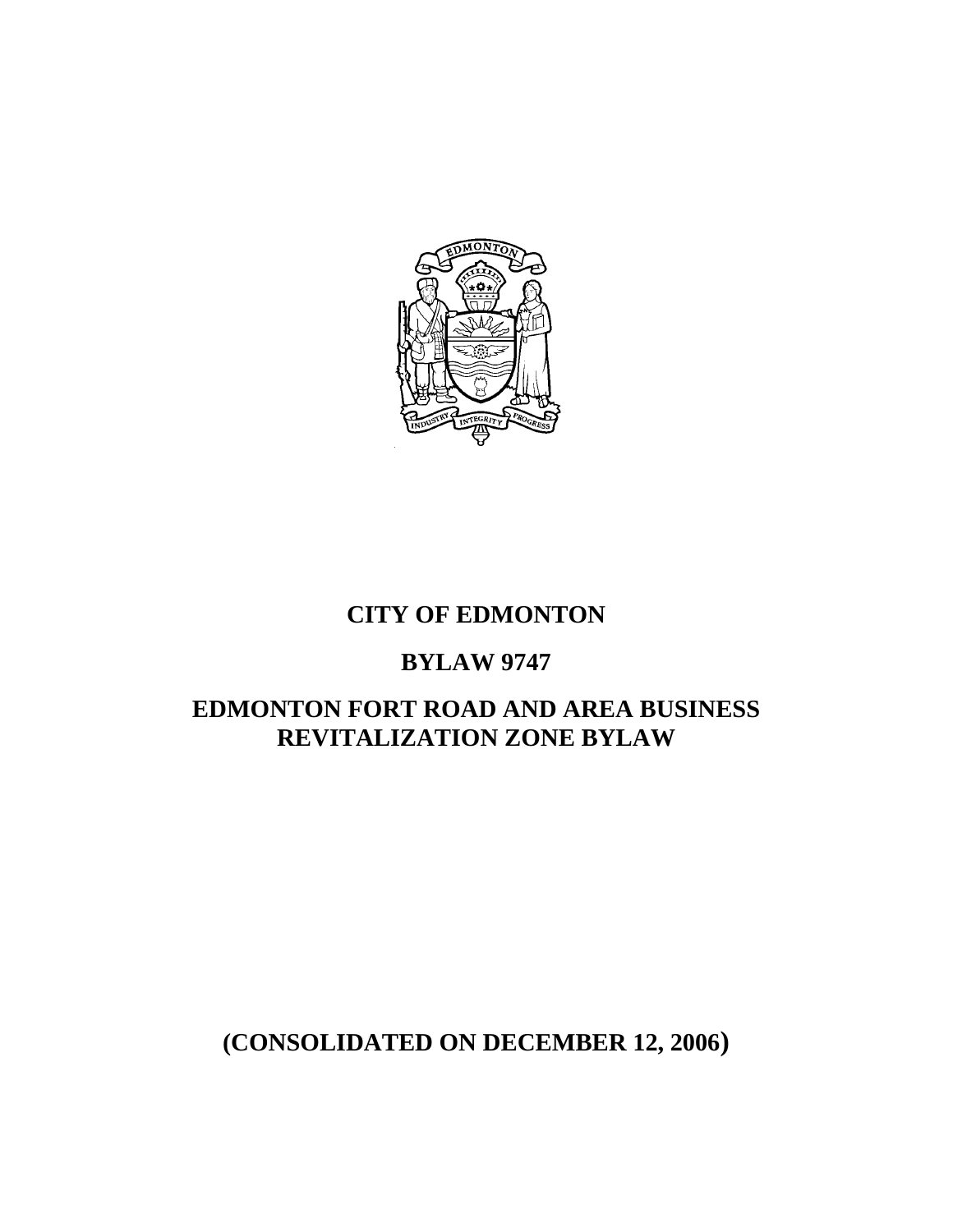### **THE CITY OF EDMONTON**

#### **BYLAW 9747**

### **EDMONTON FORT ROAD AND AREA BUSINESS REVITALIZATION ZONE BYLAW**

WHEREAS the Municipal Council of the City of Edmonton received a request, appended hereto and forming Appendix "A" to this Bylaw, pursuant to the Municipal Government Act, R.S.A. 1980, c. M-26, as amended, to

- (a) designate an area as a Business Revitalization Zone and prescribe its boundaries;
- (b) establish a Board of Directors for the Business Revitalization Zone and incorporate the said Board of Directors;

(S.1(a), Bylaw 10964, June 6, 1995)

AND WHEREAS pursuant to Section 171.2 (2) of the Municipal Government Act, R.S.A. 1980, c. M-26, notice of the intention of Council to pass this Bylaw was been mailed to every person who is shown on the current assessment roll of the City as being assessed for business taxes within the boundaries of the Business Revitalization Zone;

(S.1(b), Bylaw 10964, June 6, 1995)

AND WHEREAS a petition objecting to the passing of this Bylaw was received by the Municipal Council of the City but the Petition did not represent at least 1/3 of the business assessment in the Business Revitalization Zone area;

NOW THEREFORE the Municipal Council of the City of Edmonton, duly assembled, enacts as follows:

#### **PART I - PURPOSE, DEFINITIONS AND INTERPRETATION**

**DEFINITIONS**  1 In this bylaw, unless the context otherwise requires:

- (a) "**Board**" means all Directors of the business revitalization zone as appointed by Council from time to time;
- (b) "**City**" means the municipal corporation of the City of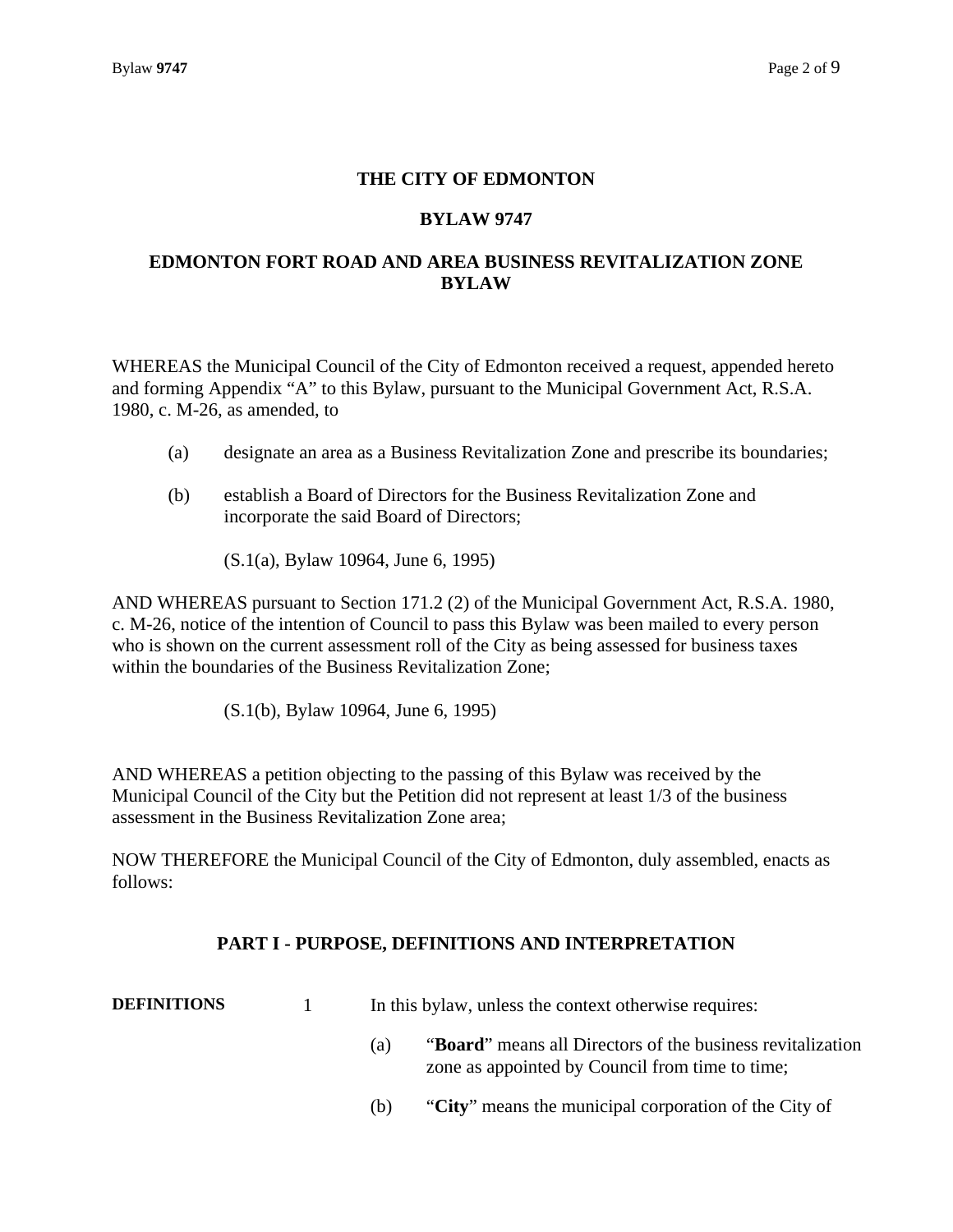Edmonton;

- (c) "**Council"** means the municipal council of the City of Edmonton;
- (d) "**Director**" means a person appointed by Council pursuant to section 6 of this bylaw;
- (e) "**Member**" means a business assessed for business taxes within the Zone;
- (f) "**MGA**" means the *Municipal Government Act*, S.A. 2000, c. M-26;
- (g) "**Person**" includes an individual, partnership, association, corporation, trustee, executor, administrator or legal representative; and
- (h) "**Zone**" means the Edmonton 124 Street and Area Business Revitalization Zone designated in section 2 of this bylaw.

(S.3, Bylaw 13916, April 19, 2005)

**DESIGNATION OF THE ZONE**  2 That area, the boundaries of which are outlined and shaded on the map attached hereto as Appendix "B" and forming part of this Bylaw, and which are more particularly described in Appendix "C" attached, hereto and forming part of this Bylaw, is hereby designated as the "Edmonton Fort Road and Area Business Revitalization Zone".

(S.4, Bylaw 13916, April 19, 2005)

- 3 (1) The Board of Directors of the Zone is hereby established as a corporation under the name "Fort Road Business and Community Association"
	- (2) The Corporation hereby established shall consist of Directors appointed from time to time in accordance with Section 6 hereof.
		- (S.5, Bylaw 13916, April 19, 2005)
- 4 The objects or purposes for which the Zone are established are:
	- (a) improving, beautifying and maintaining property in the Zone;
	- (b) developing, improving, and maintaining public parking; and

#### **ESTABLISHMENT OF ASSOCIATION**

**PURPOSES OF THE ZONE**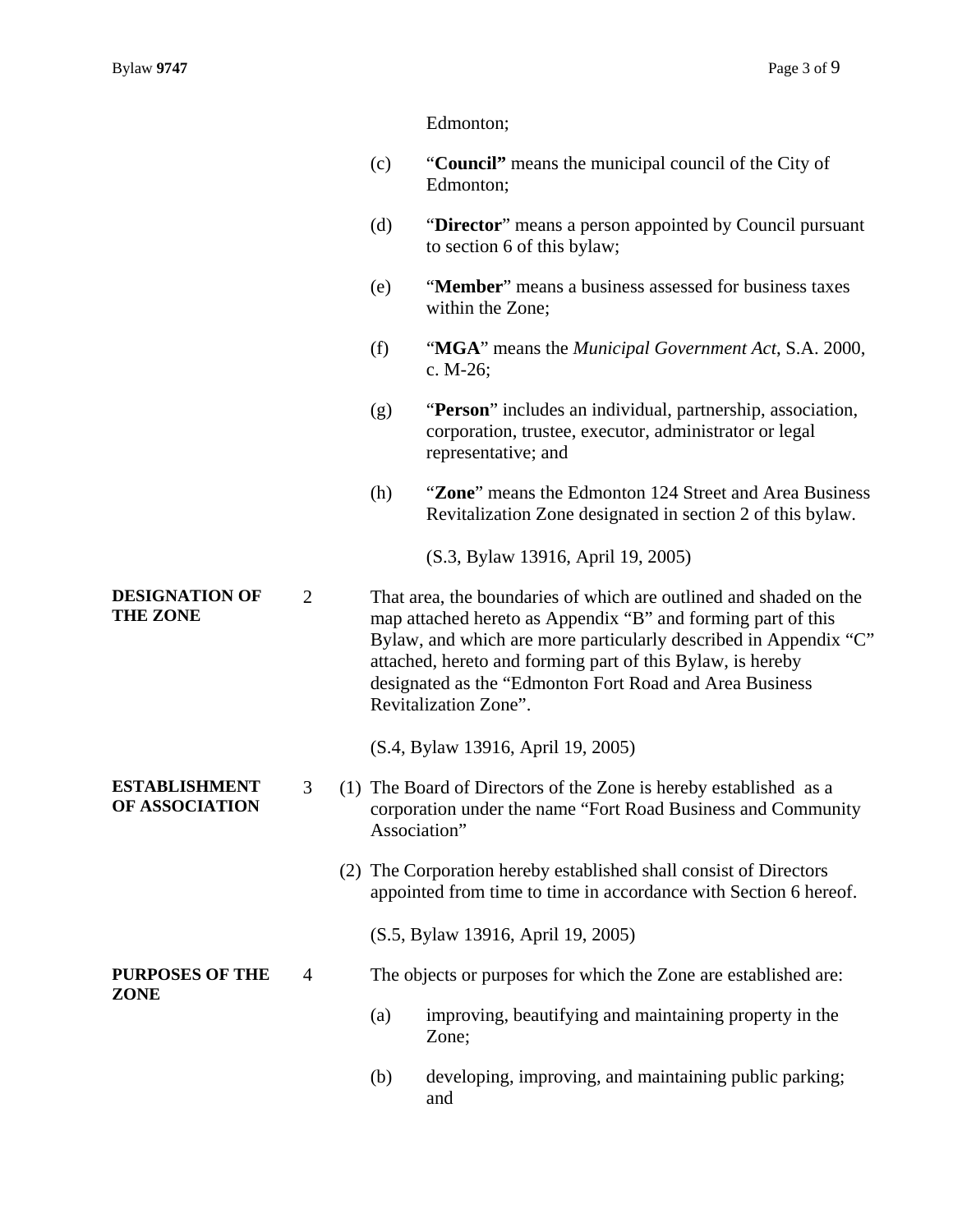|                                           |        | (c)<br>promoting the Zone as a business or shopping district.                                                                                                                                                                                                                                                             |  |
|-------------------------------------------|--------|---------------------------------------------------------------------------------------------------------------------------------------------------------------------------------------------------------------------------------------------------------------------------------------------------------------------------|--|
| <b>POWERS OF</b><br><b>ASSOCIATION</b>    | 5      | (1) Subject to the provisions of this bylaw and every other applicable<br>bylaw of the City or statute or regulations of the Province, the<br>Zone shall have the power to do all things necessarily incidental to<br>the attainment of its objects.                                                                      |  |
|                                           |        | (2) Nothing in this bylaw shall be construed as giving the Zone the<br>power to borrow money or otherwise pledge its assets without the<br>express direction of Council.                                                                                                                                                  |  |
| <b>DIRECTORS</b>                          | 6      | (1) The Board of the Zone shall consist of fifteen Directors appointed<br>by Council.                                                                                                                                                                                                                                     |  |
|                                           |        | (2) At the recommendation of the Board, Council may appoint fewer<br>than fifteen Directors.                                                                                                                                                                                                                              |  |
|                                           |        | (3) Each appointment made by Council is for a term of one year with<br>no maximum number of terms.                                                                                                                                                                                                                        |  |
|                                           |        | (4) No person shall be appointed as a Director unless that person:                                                                                                                                                                                                                                                        |  |
|                                           |        | has been nominated in writing, submitted to the Board<br>(a)<br>before close of nominations, for appointment as a Director,<br>by any person in the Zone who is shown on the current<br>assessment roll of the City as being assessed for business<br>taxes with respect to a business carried on within the Zone,<br>and |  |
|                                           |        | (b)<br>has consented to act as a Director, in writing submitted to<br>the Board prior to that person's appointment.                                                                                                                                                                                                       |  |
|                                           |        | (5) A majority of existing, appointed members constitutes quorum.                                                                                                                                                                                                                                                         |  |
| <b>REMUNERATION</b>                       | $\tau$ | (1) The position of a Director is voluntary, and no remuneration will<br>be paid for services as a Director.                                                                                                                                                                                                              |  |
|                                           |        | (2) Directors shall be reimbursed for expenses necessarily incurred in<br>the performance of duties as a Director.                                                                                                                                                                                                        |  |
| <b>PROCEDURES FOR</b><br><b>THE BOARD</b> | 8      | (1) The Board shall manage the business and affairs of the Zone.                                                                                                                                                                                                                                                          |  |
|                                           |        | (2) The Board shall meet at least quarterly and may meet more<br>frequently, as it sees fit, for the dispatch of business.                                                                                                                                                                                                |  |
|                                           |        | (3) The Directors shall:                                                                                                                                                                                                                                                                                                  |  |
|                                           |        | elect one of their number as Chair of the Board to preside at<br>(a)<br>all meetings of the Board, and                                                                                                                                                                                                                    |  |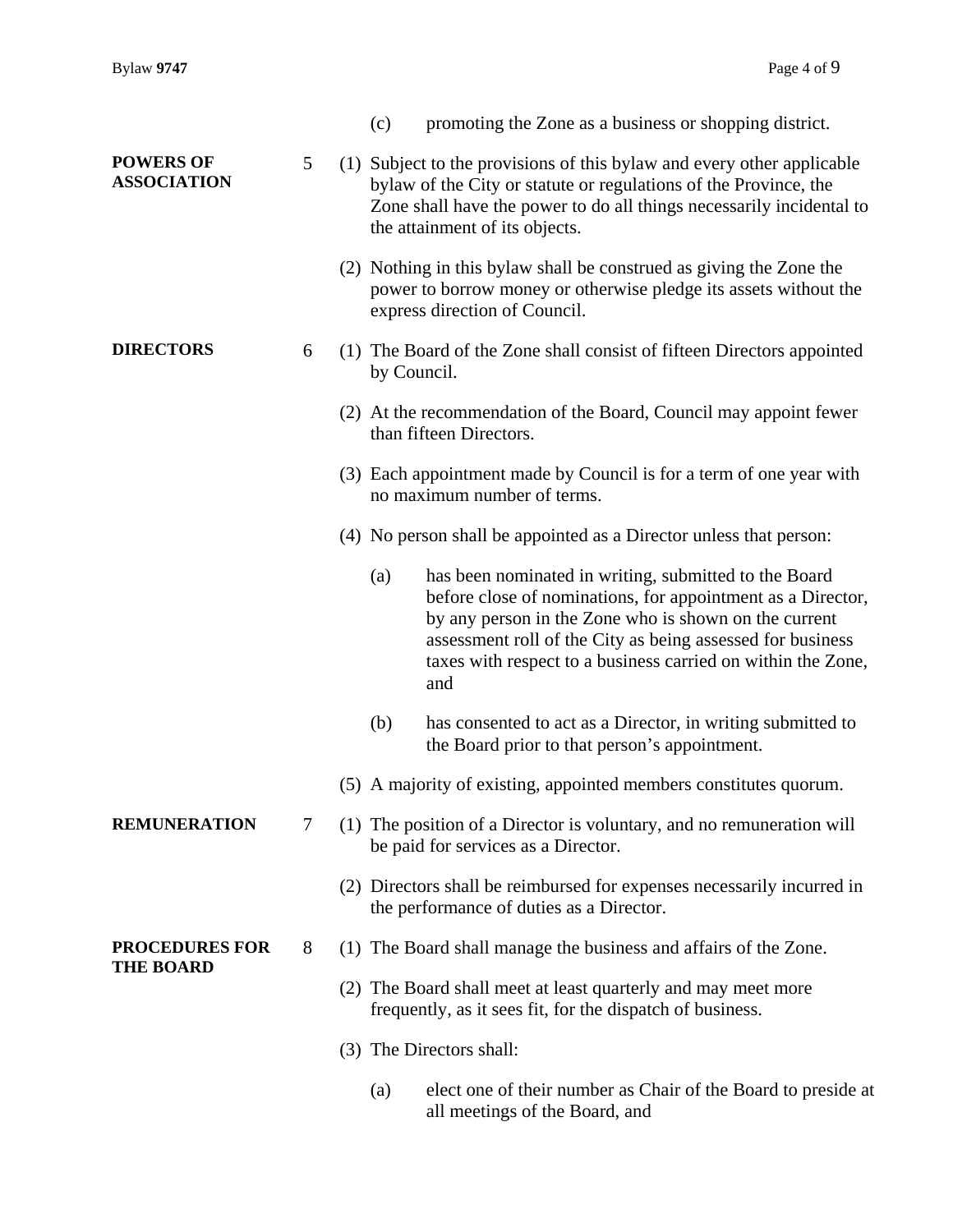**FINANCIAL MATTERS** 

| (b) |  |  | determine the period for which that person is to hold office. |  |  |
|-----|--|--|---------------------------------------------------------------|--|--|
|-----|--|--|---------------------------------------------------------------|--|--|

- (4) If the Chair is not present within fifteen (15) minutes from the time fixed for the holding of any meeting, the Directors present shall choose one of their number to be the Chair of the meeting.
- (5) A motion is lost when the vote is tied.
- (6) The Board may delegate any of the Board's powers to a committee or committees consisting of one or more Directors.
- 9 (1) The financial year of the Board is the calendar year.
	- (2) The Board may appoint such officers of the Zone as the Board sees fit and may specify the powers and duties of such officers and, subject to the provisions of this bylaw, may delegate to any officer such of the powers of the Board as the Board thinks fit.
	- (3) If a Director or a Director's family member, as defined within the MGA, has a pecuniary interest in a matter before the Board, the Director shall be precluded from voting or participating in the discussion.
	- (4) The Zone may have a corporate seal, which seal may be adopted or changed from time to time by the Board and on which the name of the Zone shall appear.
	- (5) The banking business of the Zone shall be transacted with such banks or financial institutions as the Board may from time to time designate, and shall be transacted in accordance with such agreements, instructions, and delegations of power as the Board may from time to time prescribe.
	- (6) The Board shall cause true accounts to be kept of the sums of money received and expended by the Zone and the matter or matters in respect of which such receipts and expenditures take place, all acquisitions and dispositions of property of the Association, and all the assets and liabilities of the Zone.
	- (7) The books of account of the Zone shall be kept at such place or places as the Board thinks fit, and no person, other than a Director, an officer, the City Auditor, or an officer, accountant, or other person, whose duty to the Zone or to the Council require that person to do so, shall have any right to inspect any account or book or document of the Zone except as may be authorized by the Board, by Council, or by statute.
	- (8) The Board shall, in each year at the time and in the form prescribed by the Council, submit to the Council, for its approval, estimates of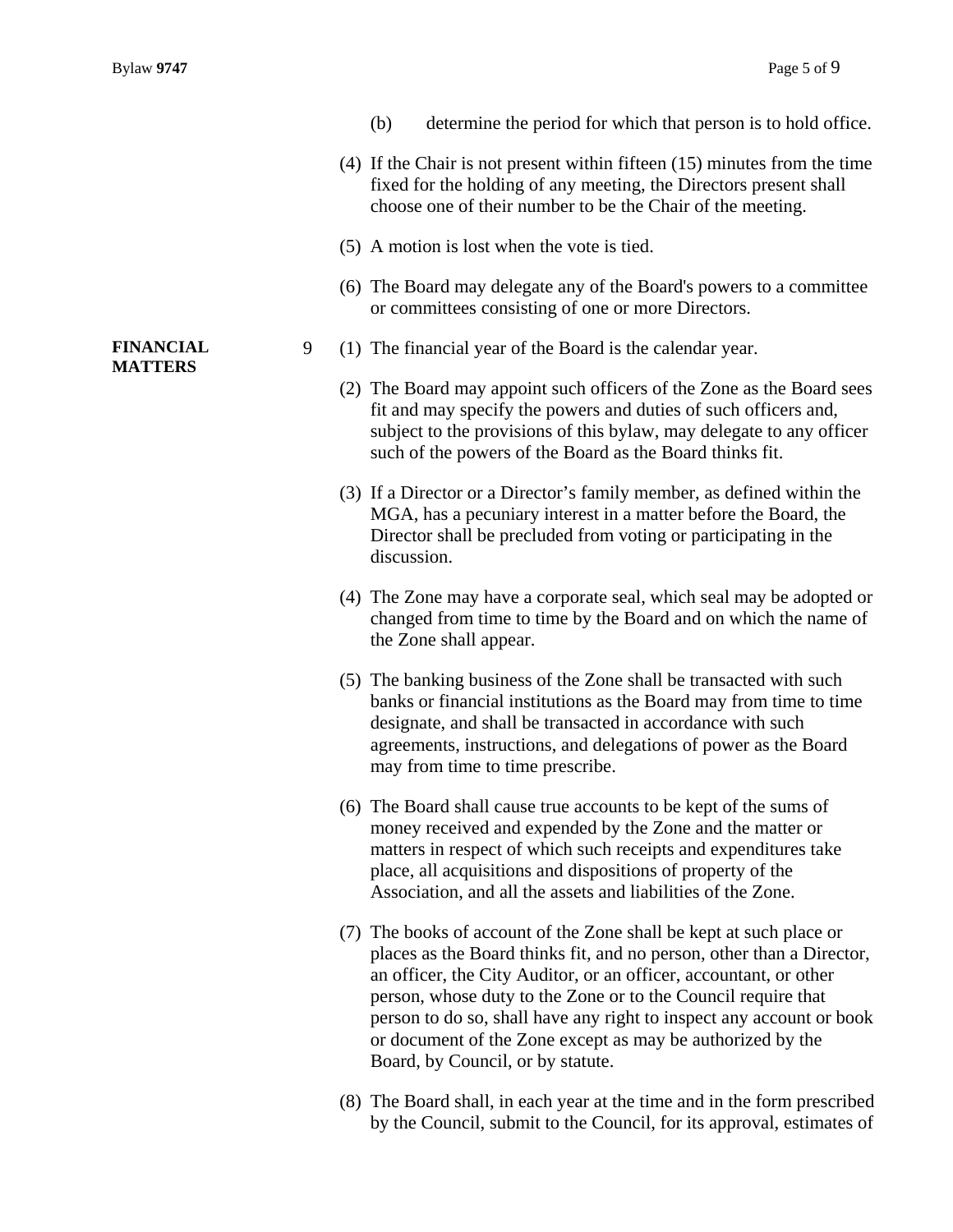**ANNUAL GENERAL MEETINGS AND SPECIAL MEETINGS OF THE BOARD** 

revenues and expenditures expected to be received and made by the Zone for the next fiscal year.

- (9) The Board shall present and review these estimates with its Members at the annual general meeting and subsequently revise, if necessary, and approve them prior to their submission to Council.
- (10) The Board shall notify by mail, personal delivery, or a combination of the two, all businesses within the Zone listed in the current assessment roll of the proposed budget, and of the date and place when Council will consider approval of the proposed budget.
- 10 (1) In each calendar year, prior to submitting its estimates of revenues and expenditures to Council, the Board shall hold an annual general meeting of all Members.
	- (2) Written notice of the annual meeting shall be sent by mail, personal delivery, or a combination of the two, to all Members, at least fourteen (14) days prior to the meeting date.
	- (3) At the annual meeting the Board shall:
		- (a) review with Members its estimates of revenues and expenditures for the next calendar year;
		- (b) review with Members any nominations for new Directors from the Members for the next calendar year received by the Board prior to the meeting;
		- (c) seek any additional nominations for new Directors for the next calendar year; and
		- (d) close the nomination period permanently for new Directors for the next calendar year.
	- (4) For the purposes of any vote of the membership during the annual meeting or a special meeting, the following voting procedures shall apply:
		- (a) Each Member shall be entitled to one vote;
		- (b) In order to be eligible to vote, each representative shall present to the Board upon arrival at the meeting, an original signed statement giving the bearer permission to represent the Member in any vote at that meeting; and
		- (c) Motions are passed by a majority of the votes cast by the Members present at the meeting. (S.6(4.0 – 10.4), Bylaw 13916, April 19, 2005)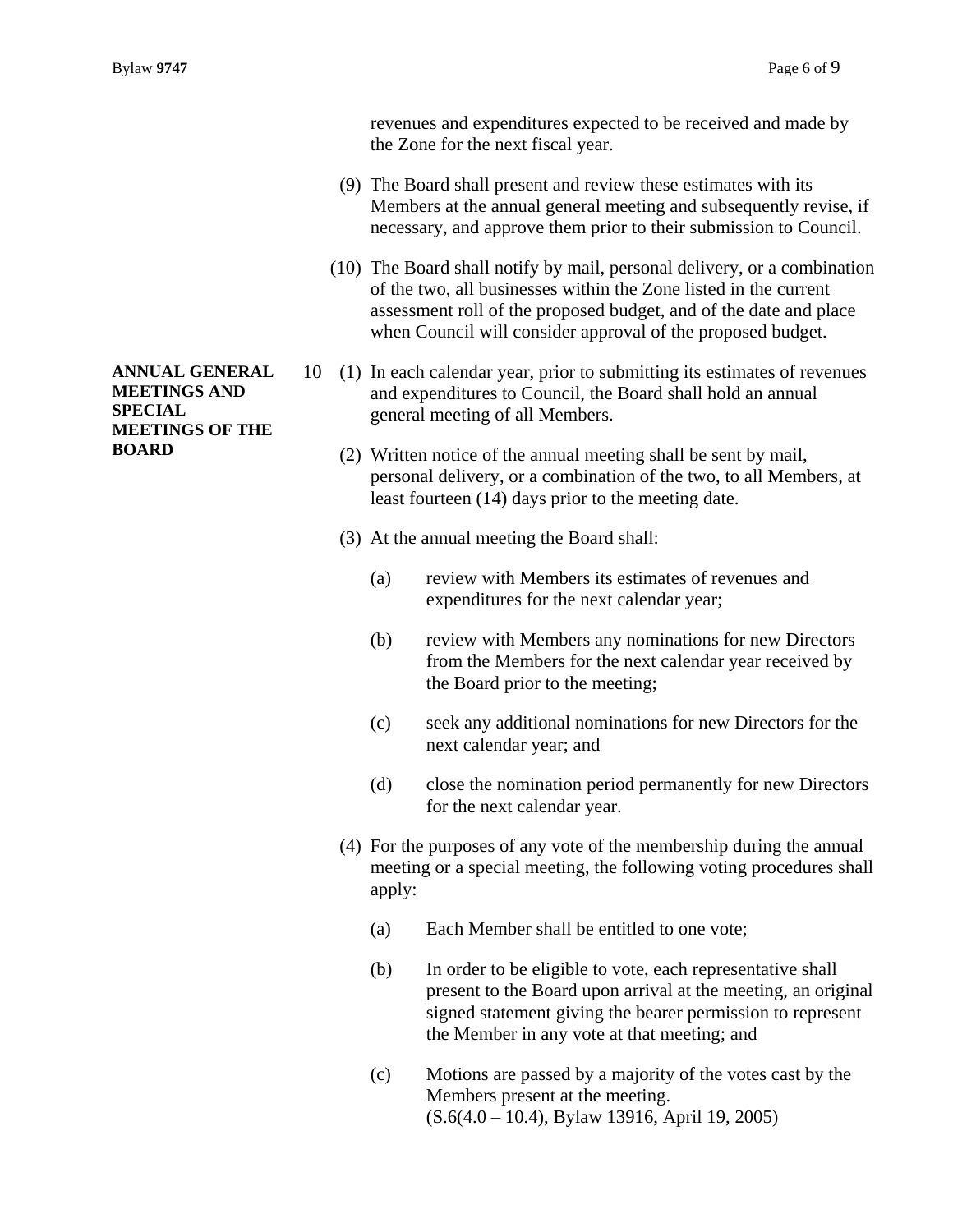**ANNUAL REPORT** 11 The Board shall prepare and submit to Council an annual report of the activity of the Zone at the time specified by Council, together with an audited financial statement of the Zone comprised of an income and expenditure account and a balance sheet and any other statements and reports required by Council.

(NOTE: Consolidation made under Section 69 of the *Municipal Government Act*, R.S.A. 2000, c.L-21 and Bylaw No. 12005, and printed under the City Manager's authority)

Bylaw No. 9747 passed by Council August 20, 1991

Amendments:

Bylaw 10813 – July 12, 1994 Bylaw 10964 – June 6, 1995 Bylaw 13916 – April 19, 2005 Bylaw 14431 – December 12, 2006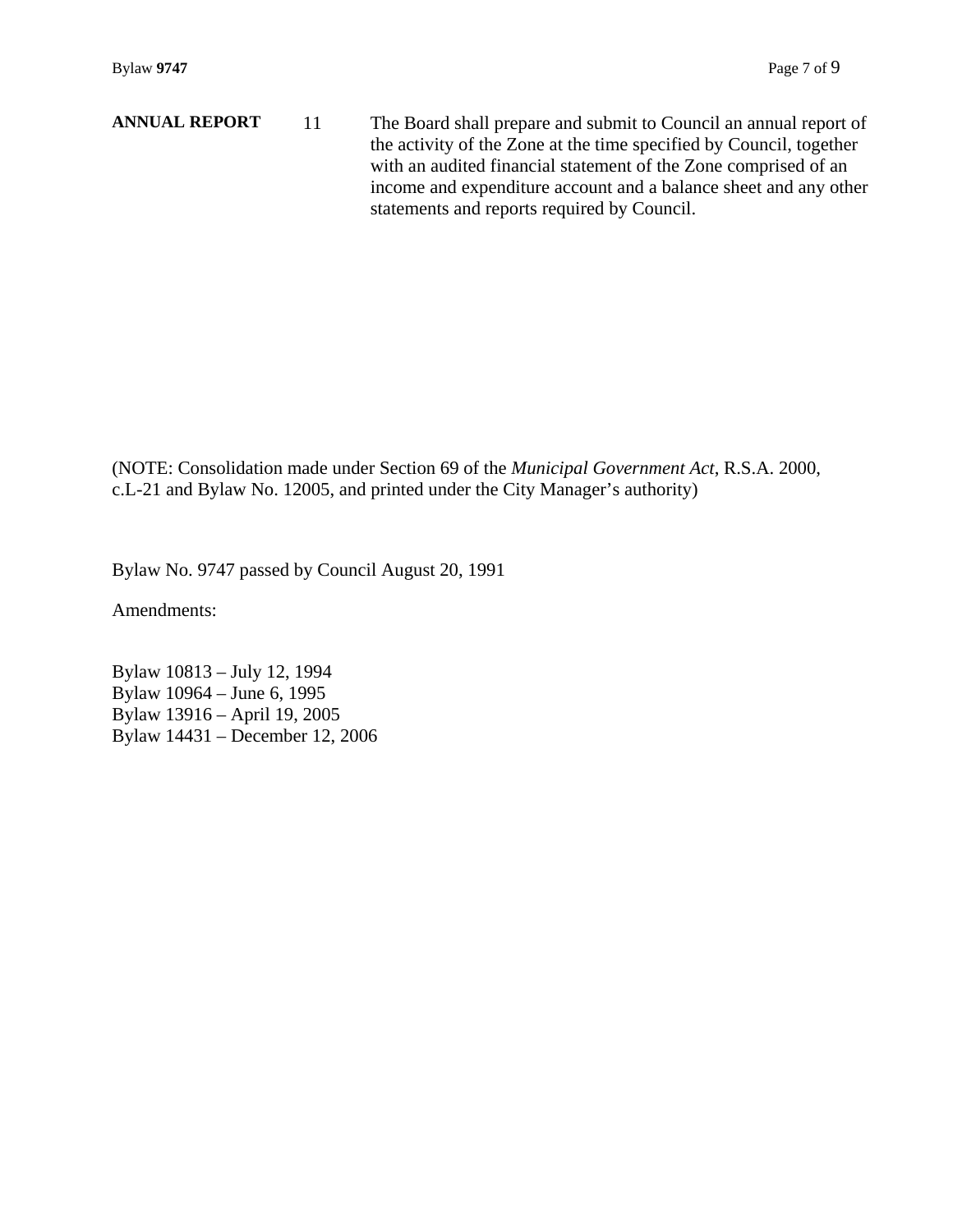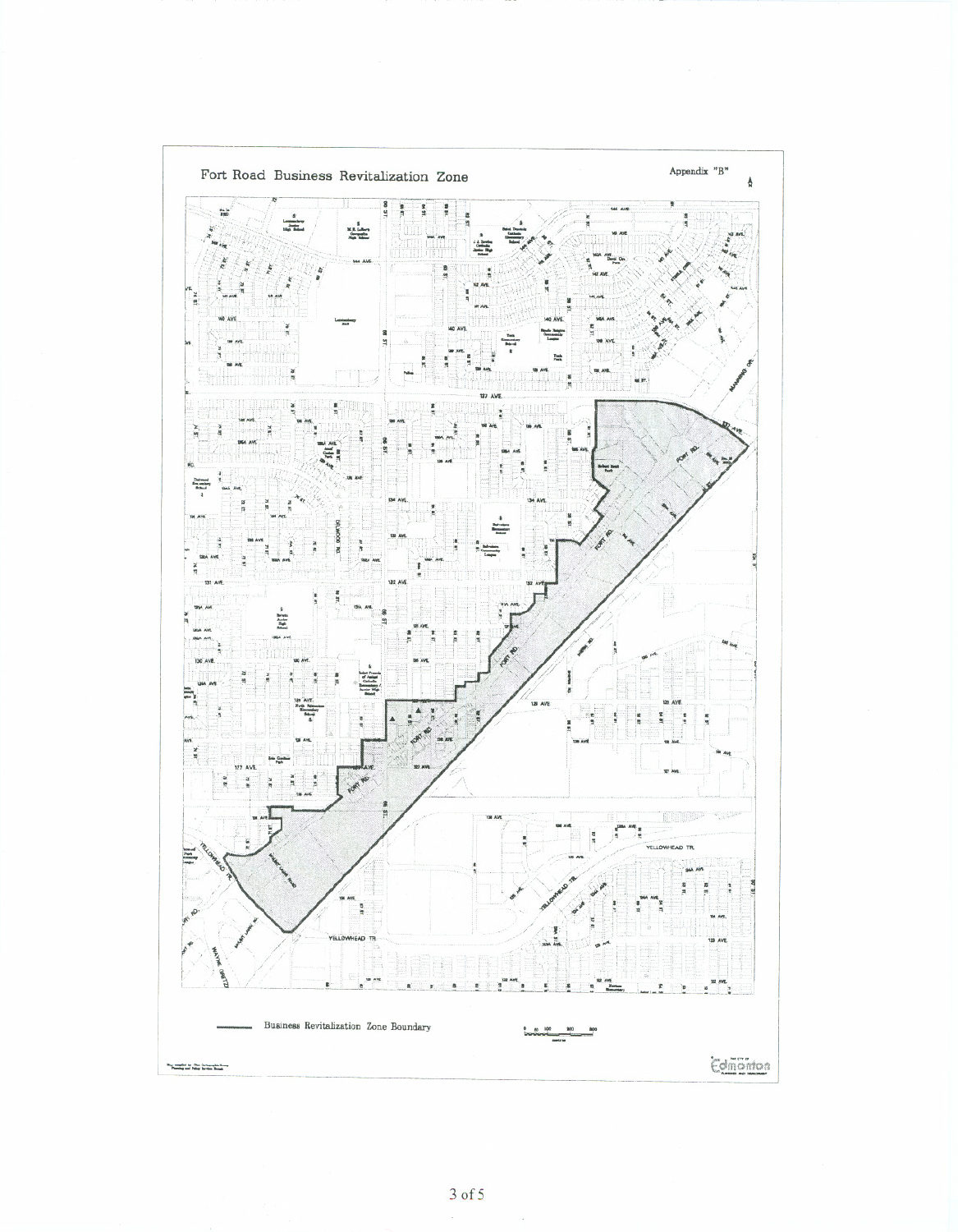#### **Appendix "C"**

### BOUNDARIES OF THE EDMONTON FORT ROAD BUSINESS REVITALIZATION ZONE

The Edmonton Fort Road Business Revitalization Zone shall consist of all properties within the boundaries as illustrated in Schedule "A'. Such boundaries shall be described as follows:

1. All properties north of Fort Road and south of the following boundary:

Originating at the intersection of Yellowhead Trail and Fort Road;

Northwest along the northernmost boundary of Yellowhead Trail, across Fort Road to the point where 125 Avenue connects to Yellowhead Trail westbound; Northeast along 125 Avenue to 71 Street; Northeast across 71 Street along the lane that runs parallel to Fort Road, turning north along the lane that runs parallel to 71 Street, connecting to 126 Avenue; West along 126 Avenue to 71 Street; North along 71 Street to the Canadian National Railway Right-of-Way; East along the southernmost boundary of the Canadian National Railway Right-of-Way to Fort Road; Northeast along Fort Road to 68 Street; North along 68 Street to 127 Avenue; East along 127 Avenue to 67 Street; North along 67 Street to 128 Avenue; East along 128 Avenue to 66 Street; North along 66 Street to 129 Avenue; East along 129 Avenue to 63 Street; North along 63 Street to the easterly intersecting lane between 129 Avenue and 130 Avenue; East along the lane to 62 Street; North along 62 Street to the northernmost boundary of the southernmost lot (legal description: Plan 0425555 Block 15 Lot 14A) of the easterly adjacent block; East along the northerly boundary of that lot (legal description: Plan 0425555 Block 15 Lot 14A) to the lane; North along the lane and following its easternmost divergence to 131 Avenue; North between the second lot (legal description: Plan 4800KS Block 40 Lot 16) and third lot (legal description: Plan 4800KS Block 40 Lot 18) east of 61 Street to the lane; East along the lane to 59 Street; North along 59 Street to 132 Avenue; East along 132 Avenue to the northerly intersecting lane between 59 Street and Fort Road; North along the lane to 133 Avenue; East along 133 Avenue to the northeasterly intersecting lane between 58 Street and Fort Road; Northeast along the lane to 134 Avenue; Northwest along 134 Avenue to 56 Street; Northeast along 56 Street to 134A Avenue; Northwest along 134A Avenue to 57 Street;